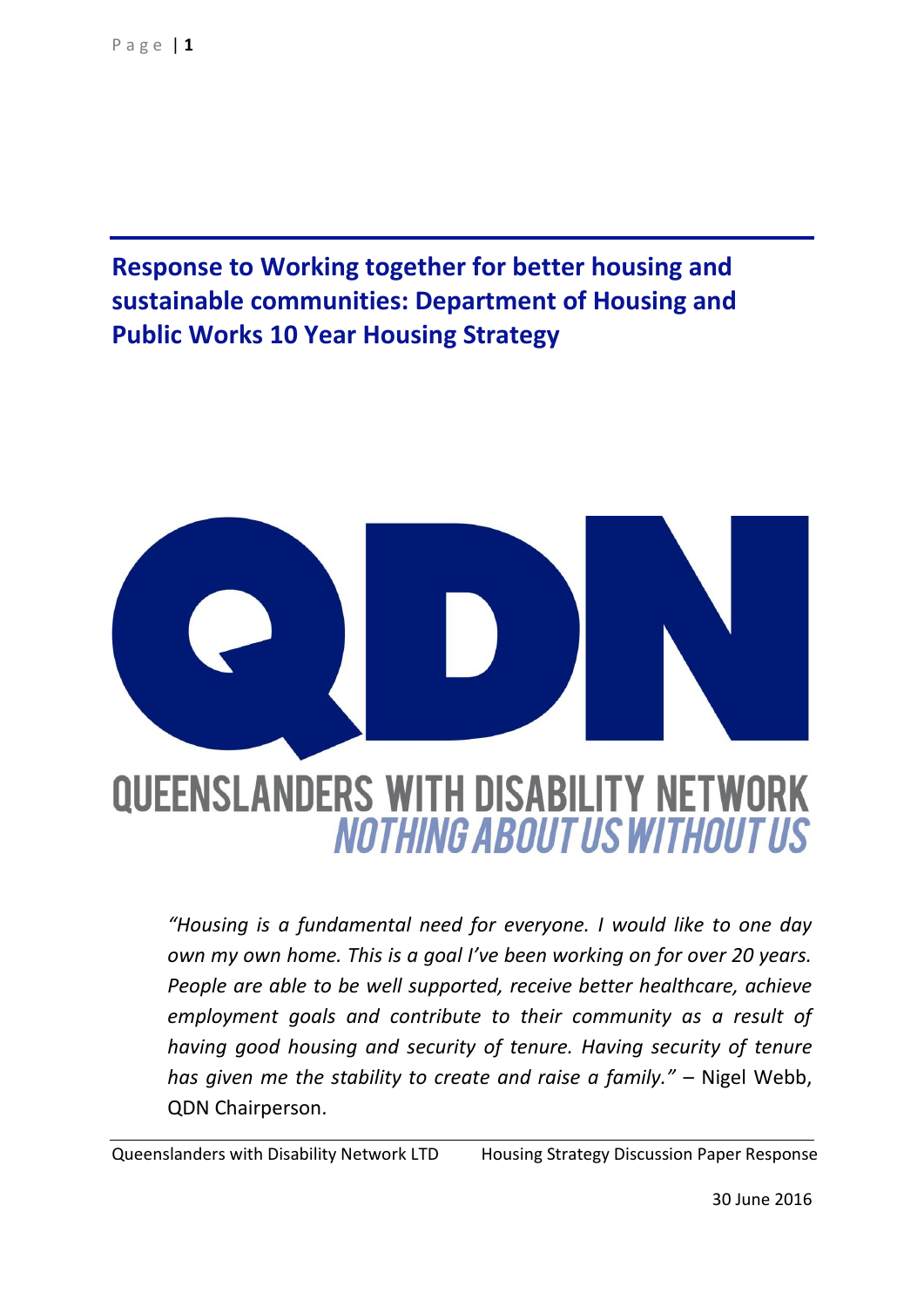# **Contents**

| Alignment with Specialist Disability Accommodation Pricing and Payment Framework 4 |
|------------------------------------------------------------------------------------|
|                                                                                    |
|                                                                                    |
|                                                                                    |
|                                                                                    |
|                                                                                    |
|                                                                                    |
|                                                                                    |
|                                                                                    |
|                                                                                    |
|                                                                                    |
|                                                                                    |
|                                                                                    |
|                                                                                    |
|                                                                                    |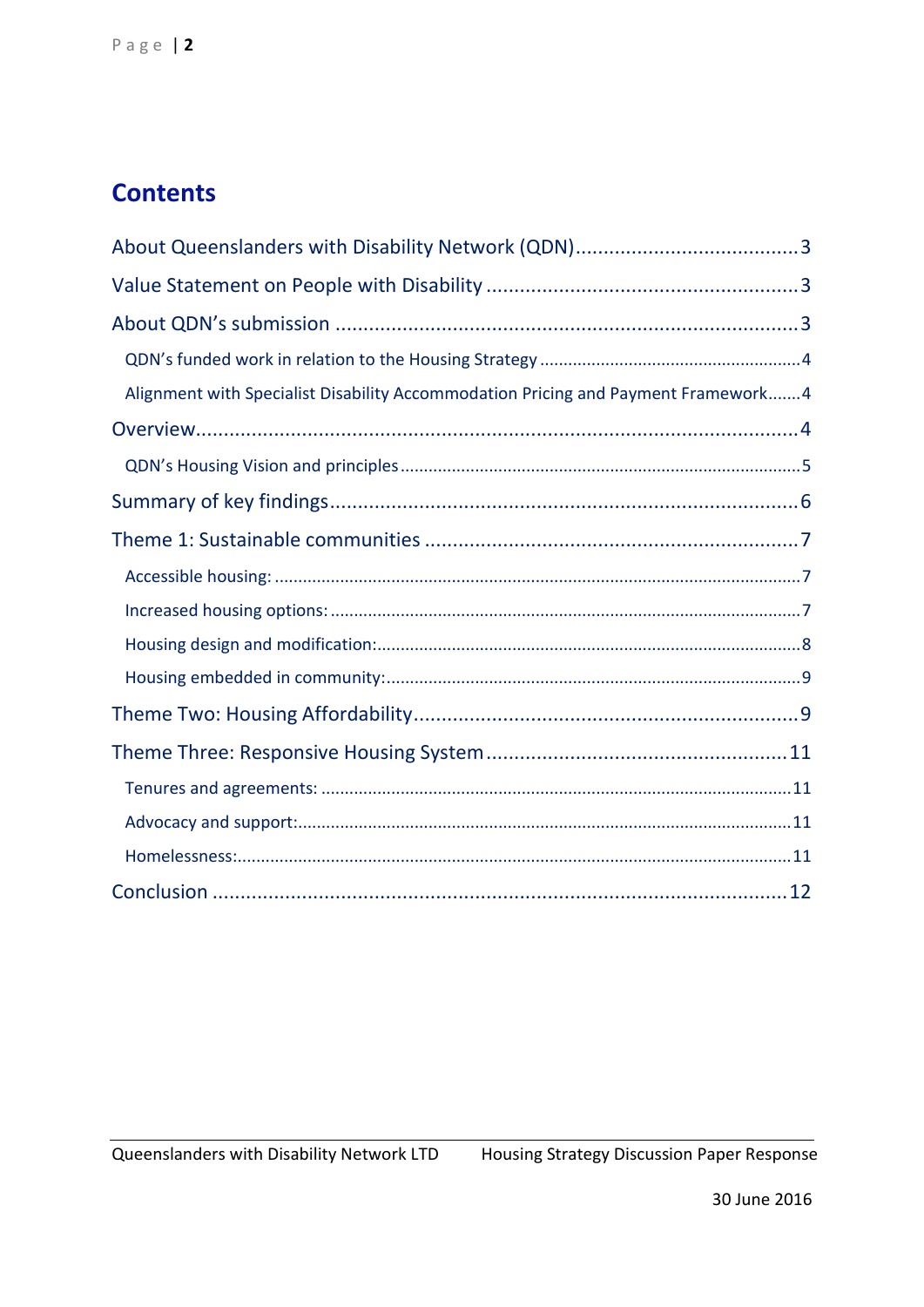## <span id="page-2-0"></span>**About Queenslanders with Disability Network (QDN)**

QDN is an organisation of, for, and with people with disability. The organisation's motto is "nothing about us without us." QDN operates a state-wide network of over 700 members and 500 supporters who provide information, feedback and views from a consumer perspective to inform systemic policy feedback to Government and peak bodies. QDN also provides information and referral support to people with disability. All of QDN's voting members are people with disability.

## <span id="page-2-1"></span>**Value Statement on People with Disability**

QDN's work in providing feedback and input into systemic policy issues is based upon the organisation's core values and the place of people with disability in an inclusive Australian society.

QDN believes that:

- People with disability have a right to a place in the community and have contributions to make to community. This is as empowered, free citizens who are as valued, present, participating and welcomed as members of any dynamic and diverse society;
- The place of people with disability in the community is not just about people with disability having a house in the community. Core to this is that they are welcomed in the community as ordinary citizens, where they are genuinely given opportunities to contribute and actively participate. People with disability need to be in communities where their individuality, talents and lived experiences of disability are recognised and acknowledged;
- Culturally and historically, people with disability are not afforded the same value, opportunities or access to community life;
- Inclusion in community for people with disability is conditional and vulnerable to withdrawal;
- Many people with disability in Queensland are excluded from the most basic experiences of ordinary lives;
- Current exclusionary practices are unacceptable and must be challenged;
- These issues affect not only people with disability but the whole community; and
- Responsibility is shared it lies within government (federal, state and local) and the community at large, to ensure that people with disability have a place and are resourced to belong in community.

## <span id="page-2-2"></span>**About QDN's submission**

This submission is informed by feedback from QDN members, our Local Support Groups and Regional Facilitators across the state. In particular, it is informed by feedback from QDN's Housing Champions, 22 members with disability located across the state with a dedicated interest in securing safe, accessible and affordable housing for people with disability.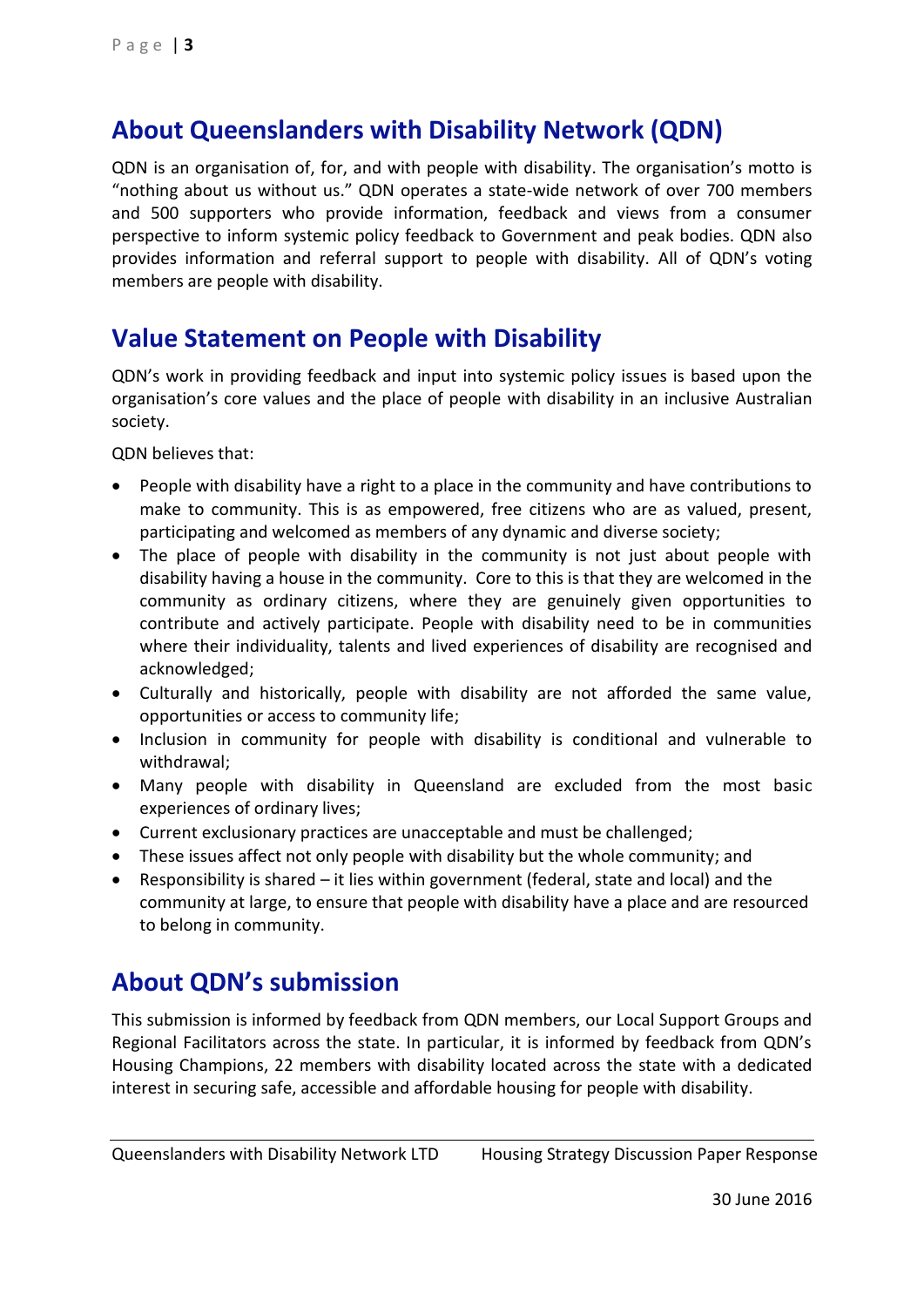Additionally, it incorporates feedback from meetings hosted by QDN's Local Support Groups at North Lakes and the Sunshine Coast. The Sunshine Coast event was co-hosted by QDN, Parent to Parent Queensland and Inclusion Plus Family Support Incorporated, with participants including families and people with disability.

#### <span id="page-3-0"></span>**QDN's funded work in relation to the Housing Strategy**

QDN's submission also incorporates information obtained through two targeted consultation meetings held by QDN with 71 people with disability in Caboolture and Brisbane during May, 2016. These meetings were funded by the Department of Housing and attended by QDN members, supporters and allies and Department of Housing representatives.

Additional to the targeted consultation work outlined above, QDN was funded to develop a summary of the Discussion Paper for people who identify as having low-literacy levels. QDN circulated the final version to our networks, allies and other organisations working in the 'housing space' and posted it on our website. QDN members and our broader networks have provided feedback that the production of these materials greatly assisted peoples' understanding of the proposed Housing Strategy and supported their capacity to meaningfully participate in both open and targeted consultation processes. In the drafting of the summary paper, modified questions were developed around the three key themes.

Member feedback on these questions is reflected in this policy response.

#### <span id="page-3-1"></span>**Alignment with Specialist Disability Accommodation Pricing and Payment Framework**

This submission aligns and supports feedback provided by QDN to the National Disability Insurance Agency's Specialist Disability Accommodation Pricing and Payment Framework, a copy of which is available on the organisation's web-site at [www.qdn.org.au.](http://www.qdn.org.au/)

### <span id="page-3-2"></span>**Overview**

Housing is a key issue for QDN members with disability across the state with many reporting they have not had the opportunity to achieve their dream of inclusive housing in the community.

This is due to a number of mitigating factors such as high demand; financial, land and infrastructure barriers around home ownership; a lack of affordable, accessible housing in the public and private rental markets and assumptions around people with disability needing to live in congregative housing with other people with disability.

Statistics alone give an indication of the level of demand for accessible housing by Queenslanders with disability. The 2012 Survey of Disability, Ageing and Carers by the Australian Bureau of Statistics details that 17.7% of the Queensland population, or just less than 1 in every 5 Queenslanders have a disability. Additionally, the survey outlines that an estimated 236,200 Queenslanders of all ages have a profound or severe disability, requiring assistance in everyday activities; including core activities such as self-care, mobility and communication.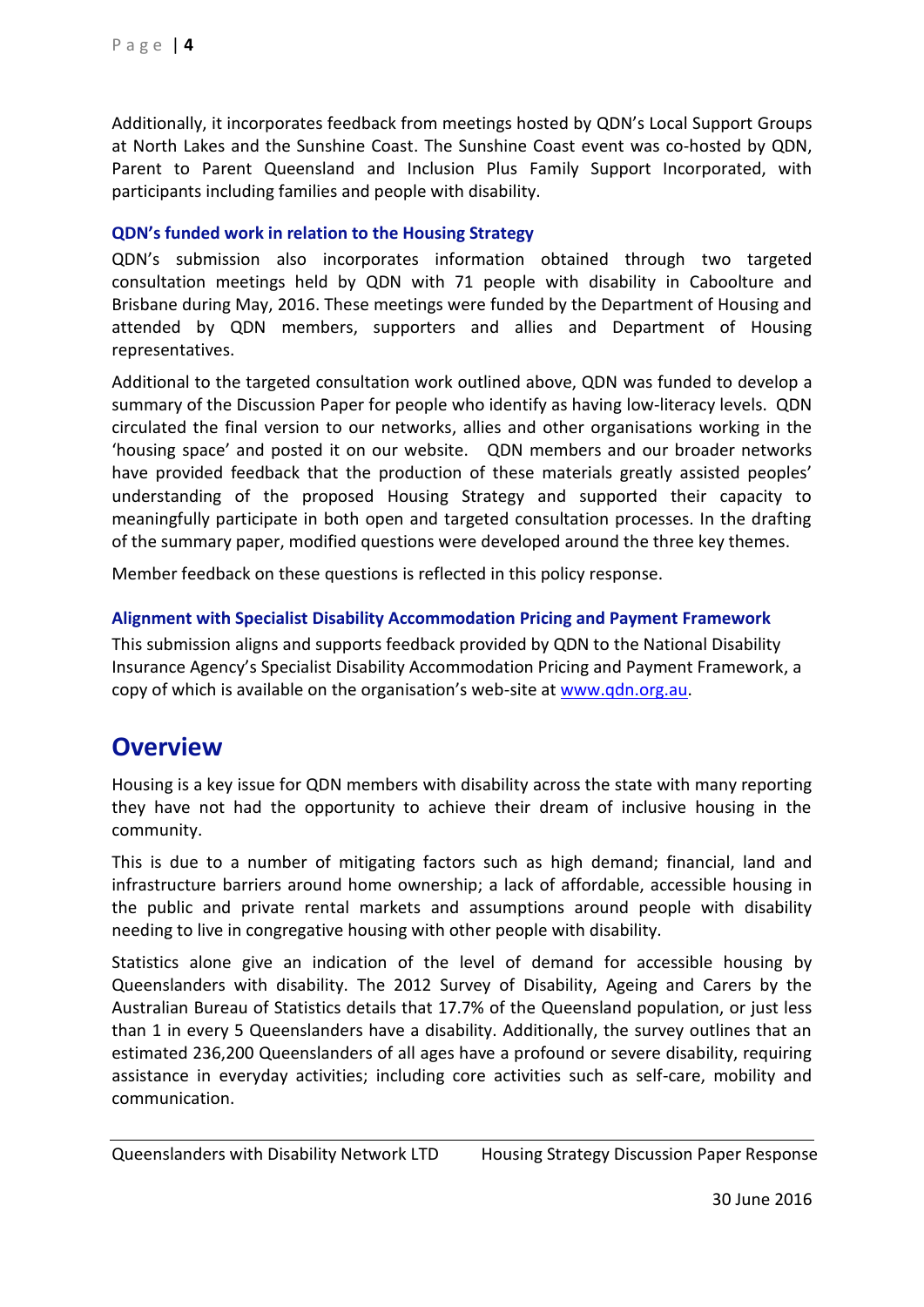QDN also believes people with disability having access to housing that is both accessible and affordable is fundamental to the success of the National Disability Insurance Scheme (NDIS), particularly in relation to the achievement of key NDIS principles of choice and control and economic and social participation.

As such, QDN has undertaken a body of work with our members and supporters in recent times to develop a housing vision and 4 key principles to inform 'best practice' around the future planning, design and implementation of housing for Queenslanders with disability. The vision and principles underpin this submission.

#### <span id="page-4-0"></span>**QDN's Housing Vision and principles**

QDN believes people with disability have the same right as other citizens to housing options and choices that are inclusive, accessible, safe and affordable. This right is enshrined in the United Nations Convention on the Rights of Persons with Disability (CRPD), 2006 and the National Disability Strategy (2011) which states people with disability have the right to:

- An adequate standard of living with adequate food, clothing and housing and to the continuous improvement of living conditions;
- Choose their place of residence: where and with whom they live on an equal basis with others; and
- Access to affordable and secure housing across all tenures.

This means that the living situations of people with disability should be similar to those on offer to the general community. Differences would only emerge in the areas of home modification and in the support that may be required to live in a home of one's own. QDN believes people with disability have the right to establish homes that are their own private spaces and reflective of their individual personal tastes and choices - a place to call home.

To make this vision a reality QDN has developed four key principles, detailed below, to guide the provision of housing across the public and private sectors, going forward.

These principles include:

*Rights: People with disability have the right to access quality housing and are assisted to exercise their rights when needed.*

*Choice: People with disability choose where, how and with whom they live.*

*Inclusion: Housing enhances the independence and social and economic participation of people in family and community life.*

*Control: The provision and management of housing is separate from the provision and management of paid support.*

Lastly, this submission is also informed by work that QDN is undertaking in partnership with Griffith University and national Shelter, to develop a position statement on housing that reflects rights and choice and facilitates the independence, social and economic participation and full inclusion of Queenslanders with disability in mainstream community. This work will be progressed through a Symposium on 8 August, co-convened by the three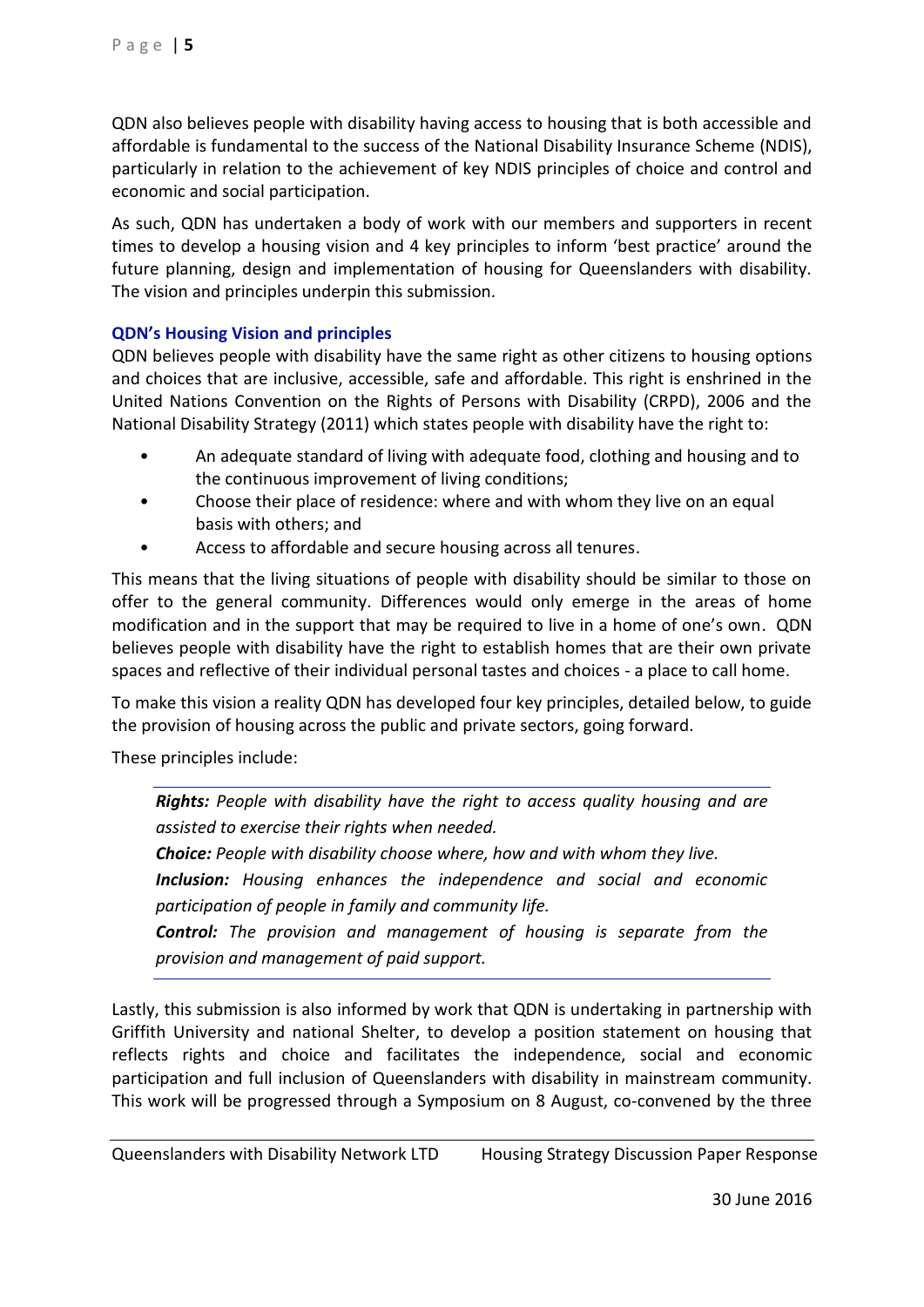partners, with participants encompassing people with disability, families, government and community, disability and private sector housing stakeholders.

## <span id="page-5-0"></span>**Summary of key findings**

Overwhelming, QDN member and supporter feedback strongly affirms that people with disability have the same goals and aspirations as other Queenslanders - to own their own home and to be able to choose and have control around where, how and with whom they live. Additionally, people with disability want similar access to a variety of housing styles and options including units, townhouses, family homes and share accommodation.

Housing needs to be embedded in communities that are safe, close to amenities and their families, friends and other social networks. Housing also needs to be affordable, accessible and visitable so friends and families can visit anytime with ease of access, regardless of whether the person visiting also has a disability.

Towards achieving the goals and aspirations detailed above QDN believes that the finalised Housing Strategy needs to:

- Reinforce a person has the right to choose quality housing that fits with their lifestyle choices and community preferences and is based on individual needs;
- Enhance a person's social and economic participation in the community with the person having choice and control around their housing option; to maximise their social inclusion, rather than housing options being decided based upon cost effectiveness or a person's entitlement to a scheme;
- Enshrine people having real choice around where they live and with whom;
- Clearly separate the management of housing and support, to reflect key differences between the landlord and support service roles, and to mirror 'normal' community practise; and
- Pro-actively promote and fund a diverse range of innovative, community based housing options targeted to the specific needs of people with disability, with a focus upon high and complex support needs.

*I've been invited to social events at friends' homes and before I can commit to attending, I need to consider if I can get there, and once I'm there if I can access the facilities within the home. This can create social isolation for people with mobility issues and could easily be addressed with some logical changes to policy" Gary Matthews, QDN Housing Champion*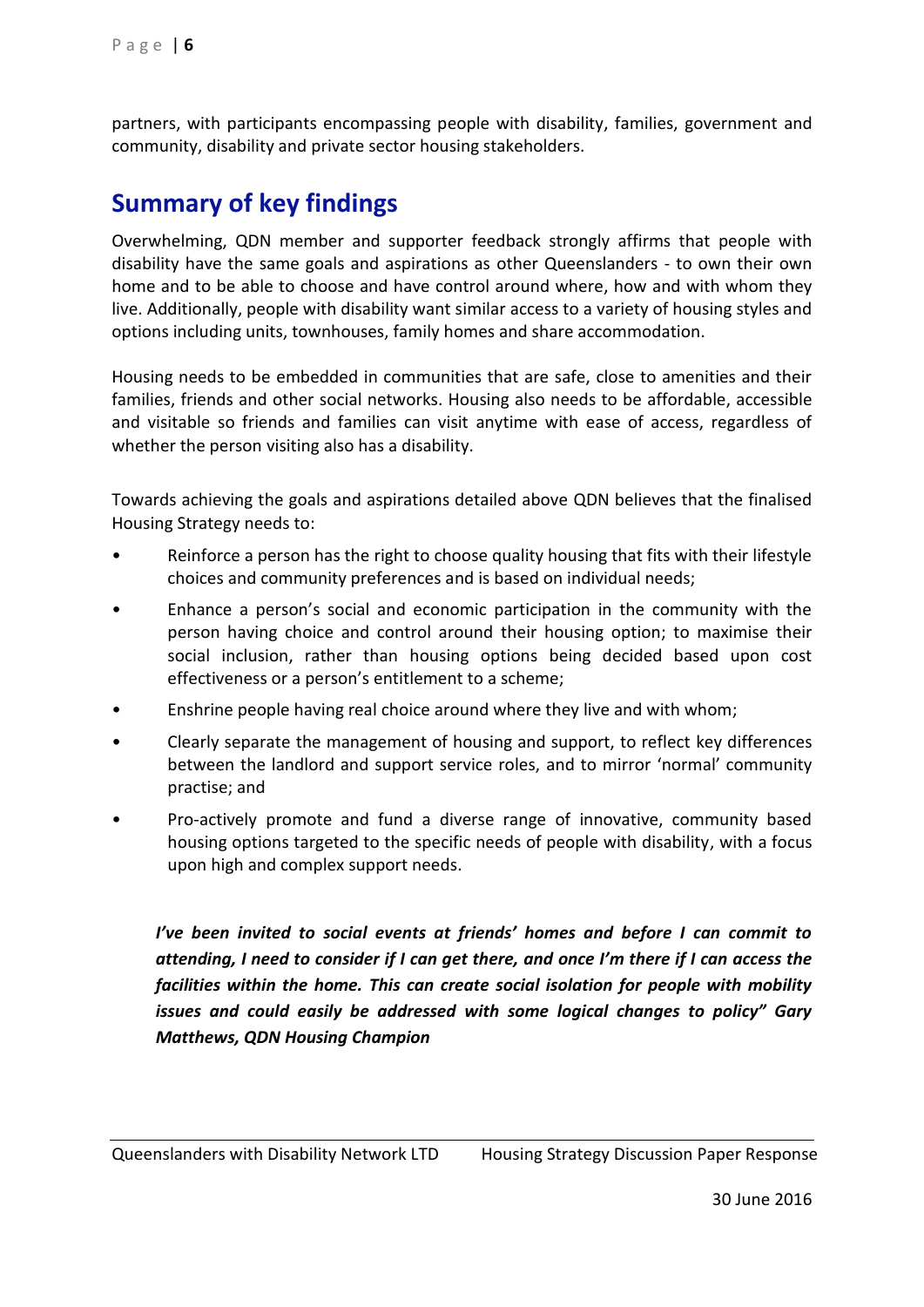# **Key issues in response to Discussion Paper**

## <span id="page-6-0"></span>**Theme 1: Sustainable communities**

Sustainable communities are inclusive, accessible places and spaces where all people can live. People with disability want to live in sustainable communities, where they find and keep their housing. To achieve this, consultation feedback reinforces the following issues and potential solutions:

#### <span id="page-6-1"></span>**Accessible housing:**

People with disability experience challenges with finding housing that meets their needs. This can include physical accessibility, lack of available housing, previous challenges with maintaining tenancy, and held beliefs and assumptions about the type and places where people with disability can and should live.

People with disability would like security in their living arrangements, not only physical security but also security of long term tenure so they can make a house their home. They want subsidies/schemes initiated by public and private housing stakeholders which assist people to buy housing, for example shared equity and 'rent to buy' models and options, including cost-effective options to cover a home deposit, which can be paid back within agreed timeframes.

#### <span id="page-6-2"></span>**Increased housing options:**

Feedback from clearly stated that people with disability want to have choice and control about where they live, how and with whom they live.

Enabling this to be achieved relies on the development of a wide variety of housing options and clear strategies that support people connecting with other people with disability also looking for housing. It is important that decisions are made based on the needs of the person, not on vacancy management principles driven by the need to place people and economic viability.

QDN supports the development of clear mechanisms, especially mechanisms linked with technology that give people user-friendly access to information about what is available and allow people to both view potential properties as well as to view and screen potential cotenants. This would give people with disability more choice and control and access to a fuller range of information to support people making informed decisions.

Innovative housing options have the potential to drive a paradigm shift in thinking about what future housing for people with disability is possible, and what this can look like. QDN members reinforced that a range of innovative housing currently exists which cater for more personalised housing options, whilst having support models that are both individualised and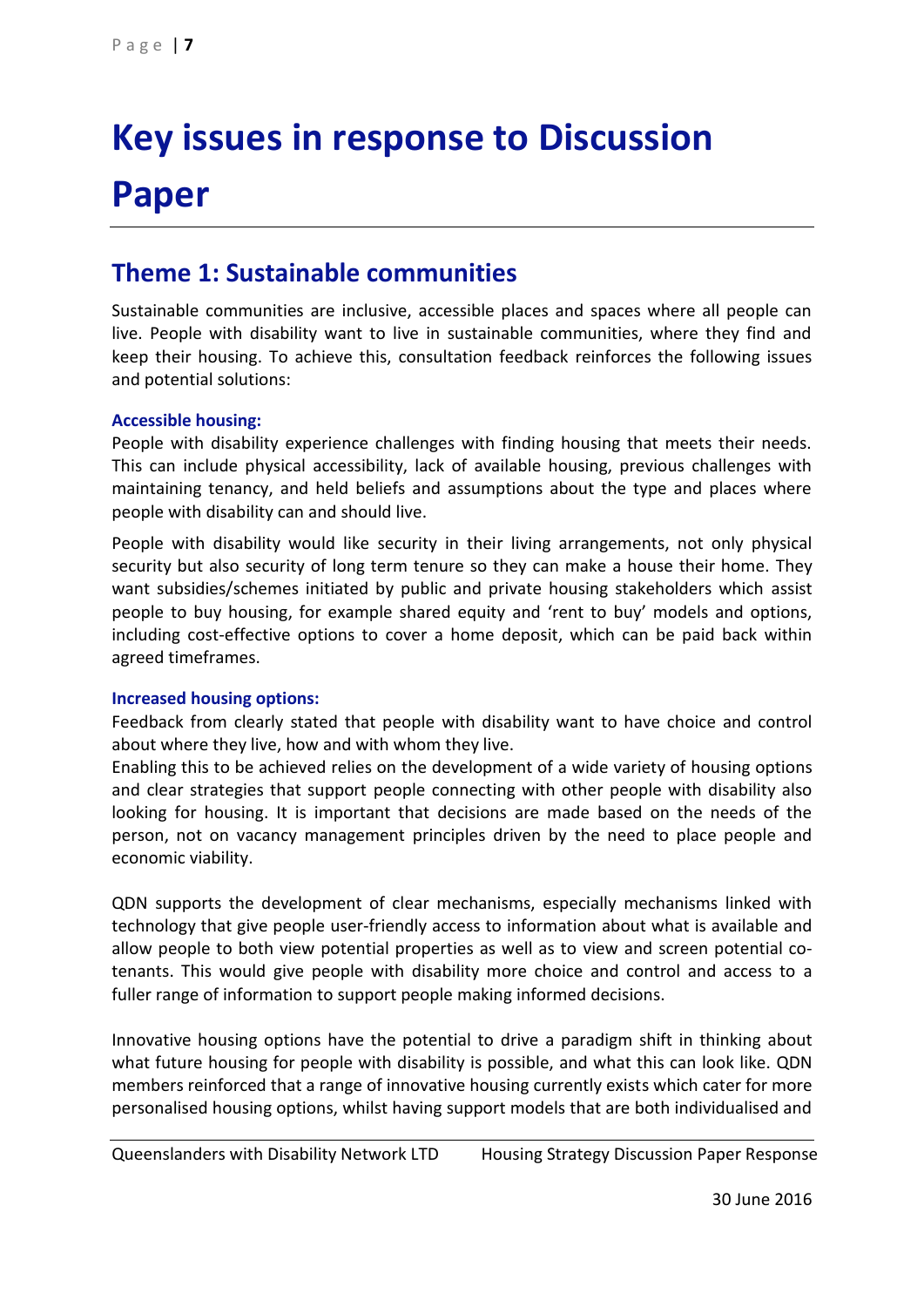cost effective. QDN draws the Department's attention to innovative models in Queensland such as Bespoke Lifestyles; an organisation that assists people with high support needs to live independent lives in the community in housing of their choice.

QDN member feedback also indicates that currently there is a cohort of people in group home arrangements who want an individualised housing option, matched with appropriate funded supports, rather than their current congregate care arrangements. Such an approach would better meet the person's goals, personality, behaviour and support needs.

It is most important that the final Housing Strategy promote and support a much broader range of innovative housing options, reflective of key emerging principles of the NDIS landscape such as rights, choice and social and economic participation, rather than replicating current group home arrangements.

Overall, QDN members also identified a number of strategies that could be actioned by Local, State and Commonwealth Governments to achieve increased housing options for people with disability. These covered changes to the Building Code and Local Government zoning laws as well as incentive programs to stimulate an increased supply of appropriate housing. Reverse zoning, especially in inner-city areas with high density housing provision, was strongly supported. The need for tax or other incentives to promote an increased supply of safe, affordable and accessible housing options in all new developments and major renovation was also strongly supported.

*"There needs to be flexibility in the banking and lending sector so that people can have access to specialised products such as targeted first home owner's grants, competitive interest rates with transfer options, longer term home loans or shared equity models so they can enter the housing market." Peter Gurr, Housing Champion*

#### <span id="page-7-0"></span>**Housing design and modification:**

People with disability said that it is important to have a variety of housing designs and styles so people can have the same choices as everyone else in the community. QDN members strongly support the adoption of Universal Housing Design principles as a means of ensuring future housing is suitable for all people in the community at any stage of their lives. Features of this design include wider corridors and doorways, accessible bathrooms and open plan living areas. Universal design would deliver housing that is accessible for anyone, whether living in the home or visiting it.

*"The adoption of Universal Design standards works for everyone at every life stage. The inclusion of simple and low cost features at the time of construction is an important part in the process of making homes accessible for everyone. This hasn't happened voluntarily so we need to push for changes to the Building Code". Wendy Lovelace, Queensland Action for Universal Housing Design (QAUHD) and QDN Housing Champion*

Queenslanders with Disability Network LTD Housing Strategy Discussion Paper Response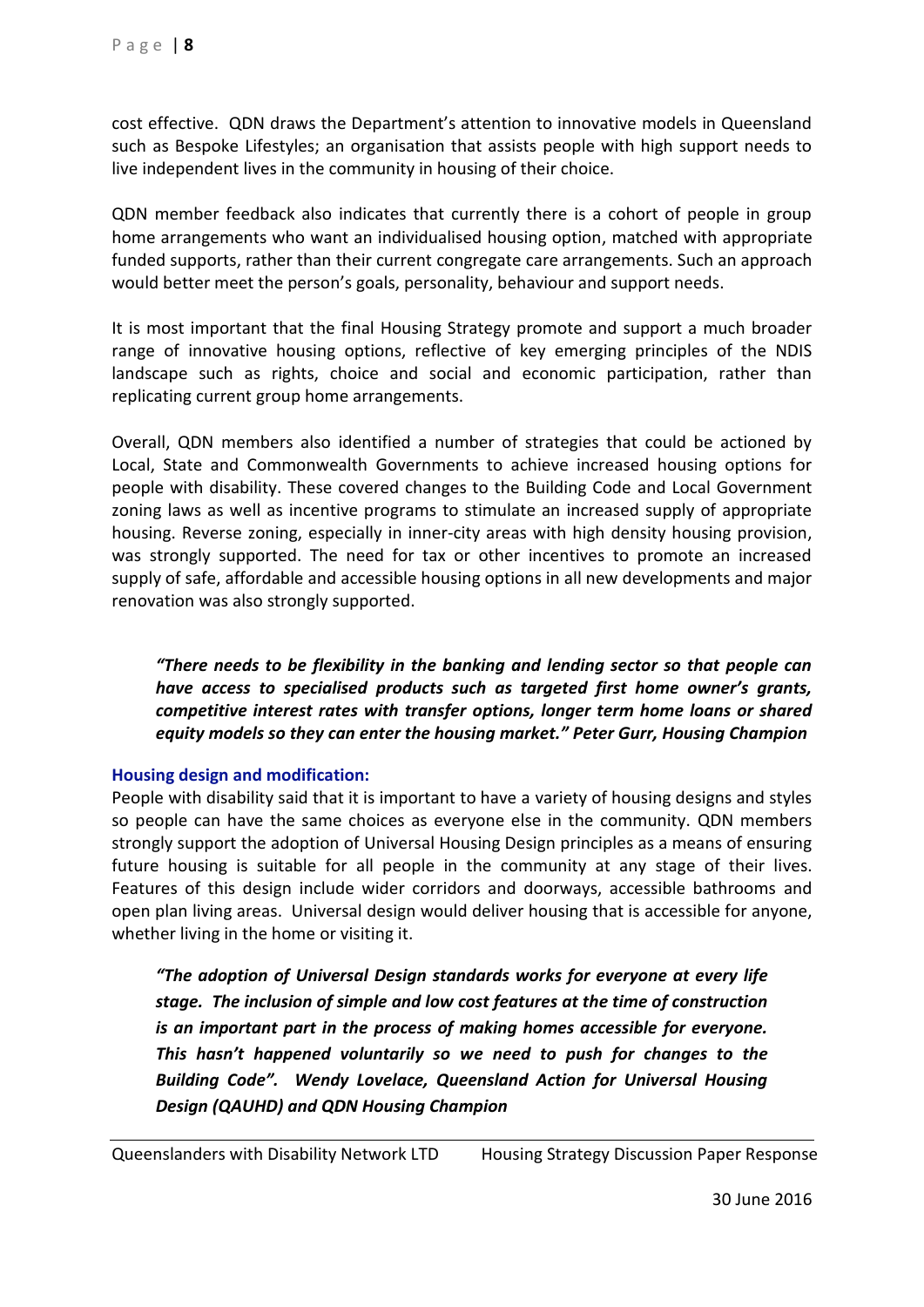People with disability recommended introducing disability awareness training activities such as putting architects and builders in a wheelchair, to give them insight into the lived experience of a person with a physical disability that they can then transfer to their construction designs.

Feedback also strongly supports Government introducing a subsidy scheme for landlords and home owners around housing modifications. People said that it was important that the design and installation of house modifications should support their easy relocation, in line with people relocating across housing options over time.

*"With skills and a passion for interior design, a good relationship with my bank and a mindset for simple living to keep my day-to-day living expenses down, I've been able to modify my own home to meet my needs." Meriel Stanger, QDN Housing Champion.* 

Overall, people raised that in order to build inclusive communities it is essential that the design of housing is consistent and reflective of housing in the local community, rather than different in a way that draws stigma to people.

#### <span id="page-8-0"></span>**Housing embedded in community:**

People want to live in local communities that are vibrant with accessible, built environments which have been designed to meet the access needs of people with disability. This means communities and neighbourhoods having accessible infrastructure - footpaths, pedestrian crossings, public transport systems and other shared amenities such as green spaces, local shopping centres and community halls that can bring the community together, all designed and built as "user-friendly" for people with diverse disabilities.

People also strongly supported housing for people with disability being fully integrated within the community rather than congregating people with disability in one area. People want the option to live where they want, not to be forced to live on the outskirts of town without access to essential services and the community. Instead, participants were clear that housing needs to be close to affordable public transport, services and community hubs such as neighbourhood centres, public pools and sports and recreational activities.

Overall, feedback reinforced having housing for people with disability embedded within neighbourhoods and communities is vital to achieving the aims of the NDIS, including social and economic participation by people with disability.

## <span id="page-8-1"></span>**Theme Two: Housing Affordability**

QDN members strongly support the introduction of a range of home ownership schemes that enable people with disability to buy their own home. The schemes could include shared equity schemes and grants for the initial deposit which could be repaid gradually over the term of the loan or when the house is sold.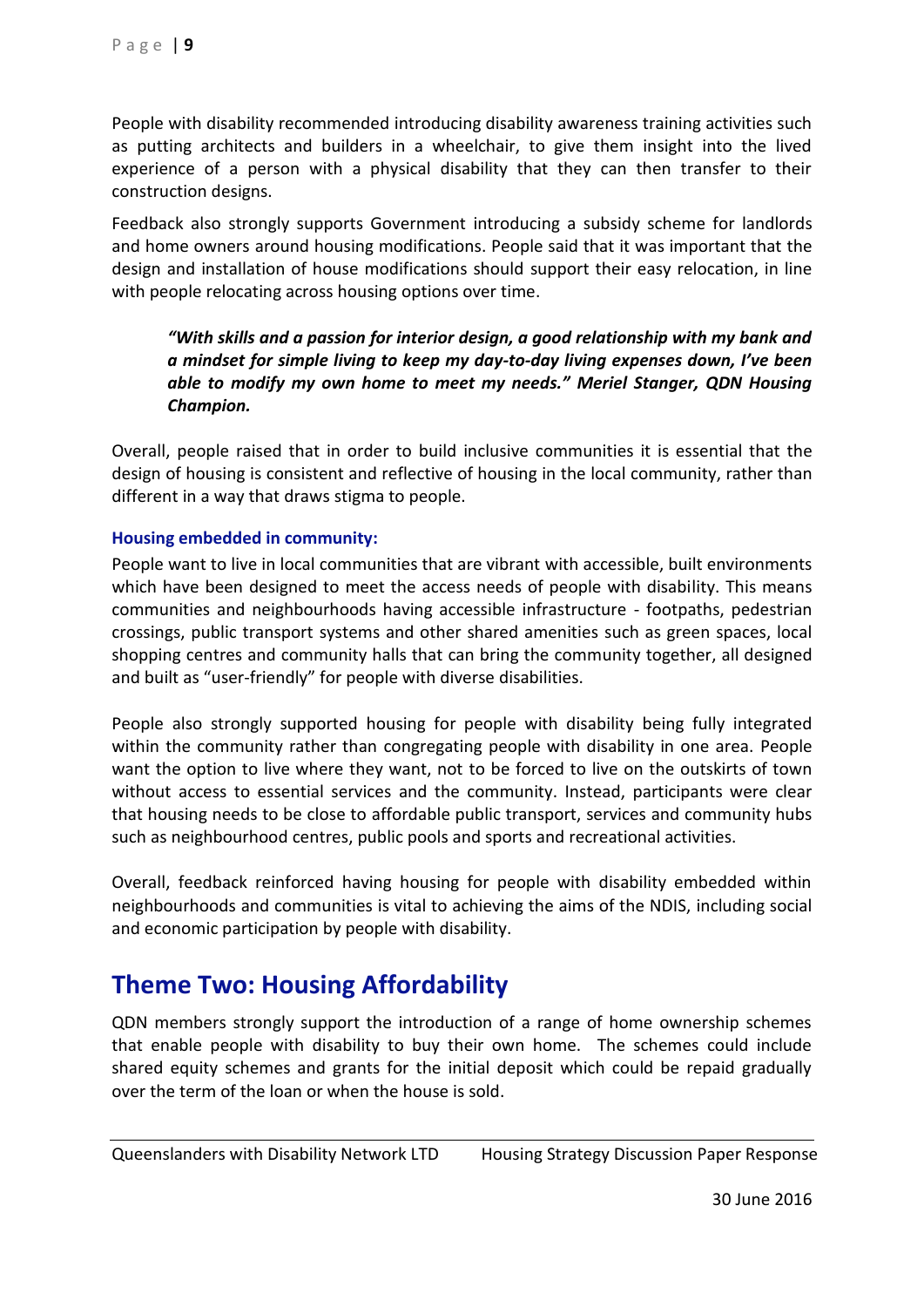People also recommended that the Commonwealth Government consider a payment in advance option in relation to the family tax benefit payment, provided the funds are used towards a home ownership deposit. Generally, feedback did not support the continued use by the Commonwealth Government of incentive schemes such as negative gearing to promote and grow housing rental stock, saying the scheme hadn't delivered a range of affordable, accessible housing, especially to marginalised groups.

However, feedback strongly supported the State Government reintroducing a range of "rent to buy options" across public/social housing as well as "no or low interest loan" arrangements to compliment first home owner grants for people with disability wanting to enter the home ownership/owner-builder markets.

*"We decided to build a home because the home we were living in wasn't suitable for my needs. We were excluded from traditional home loan options so approached a community bank which was able to come up with a flexible home loan we could afford. While building had many challenges, we are happy to have this opportunity to secure our future." Peter Tully, QDN Regional Facilitator and Housing Champion.*

Feedback also strongly supported Commonwealth and State Governments pro-actively working with finance institutions to develop affordable loan options. Participants stressed that people with disability on income support actually have a secure, long-term income source that can be used to repay loans over the long term.

Feedback stressed the need for Government, the community and finance sectors to form partnerships to develop banking and financial literacy products for people with disability. Governments also need to invest in schemes to assist people who are home owners and renters to be able to stay in their homes when life circumstances change. Such schemes could include bridging loans or top up subsidies for a fixed period.

*"Whilst recognising it is important to get into homes that are affordable, it is also important to identify sustaining a home after acquiring a disability can be challenging. Housing support services provide for the homeless, as they should, but homeownership prevents participation in affordable housing systems until a household is in crisis". Geoff Cooper, Housing Champion*

People with disability suggested the use of financial and/or tax incentives to facilitate developers building homes with renewable energy sources, such as water tanks and solar power panels. Members also recommended that Local, State and Commonwealth Governments provide subsidies to low income home owners and private and public sector rental landlords; towards the full cost of solar panels and water tank installations. Both strategies would reduce electricity and water costs, thus providing people with disability greater affordability of essential services needed in their home for day to day living and more financial viability.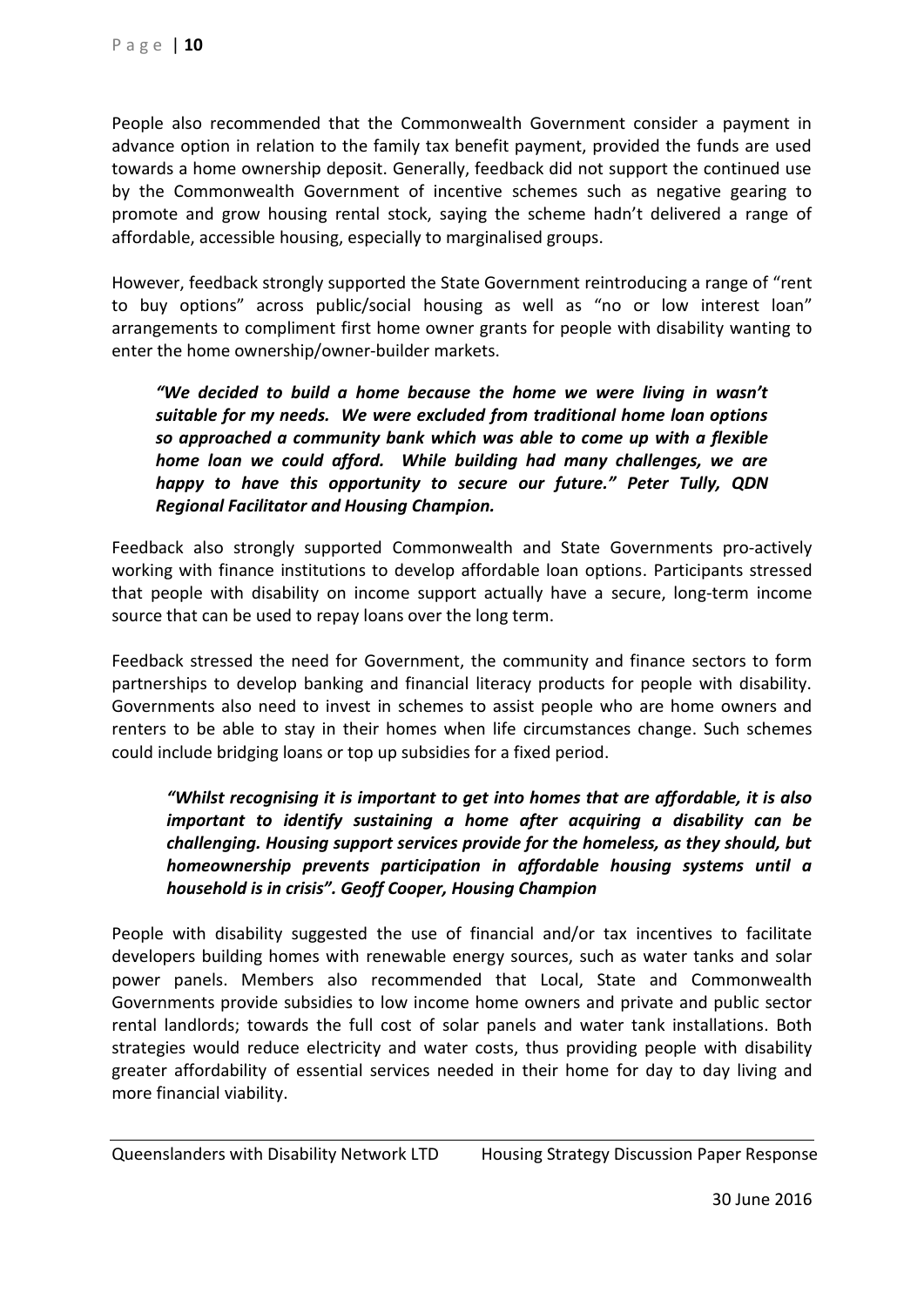Participants strongly supported reintroduction by the Commonwealth and State Governments of the National Affordable Rental Incentive program and introduction of schemes to assist renters on low incomes with the bond transfer process. Feedback reinforced people with disability on income support schemes were ''good long-term tenants'' because they had a reliable, ongoing income source to cover rent. Additionally, such tenants benefit not only landlords but communities, as long term tenants also purchase goods and services in their local community.

## <span id="page-10-0"></span>**Theme Three: Responsive Housing System**

A responsive housing system is driven by strong engagement with the people who are the end users of that system. Effective, integrated and efficient services can be achieved when people are engaged through the planning, design, delivery and evaluation of that service. Participants at QDN housing consultations felt tenants, especially those tenants from groups that tend to be marginalised, need to be involved in all levels of decision making and policy development around housing with more targeted consultation and participation opportunities.

A number of issues were raised throughout the consultations about access to emergency housing support, after hour's home maintenance when things broke and issues around personal safety. Participants suggested that people with disability and their carers need a responsive after hours support in these key areas.

#### <span id="page-10-1"></span>**Tenures and agreements:**

It is important that people have options for choice and control around their tenancy, as well as given the opportunity to be supported and have access to information about their rights as a tenant when entering into agreements.

QDN members also see that it is important for tenancy agreements to be separate from people's support arrangements.

*Access to affordable housing is about providing to affordable homes and financial products, especially for people on low incomes or pensions. The planning around affordable housing needs to also consider developing life skills around budgeting. Financial literacy in any household is essential to having a meaningful life". Matt McCracken, QDN Board Member & Housing Champion.*

#### <span id="page-10-2"></span>**Advocacy and support:**

Participants clearly articulated the need for independently funded advocacy services for people with disability, to assist with obtaining and maintaining housing.

#### <span id="page-10-3"></span>**Homelessness:**

Towards addressing homelessness, participants supported strategies which focus on understanding individual circumstances so services and supports are built around individual needs and wants rather than a case management approach which manages a case and finds

Queenslanders with Disability Network LTD Housing Strategy Discussion Paper Response